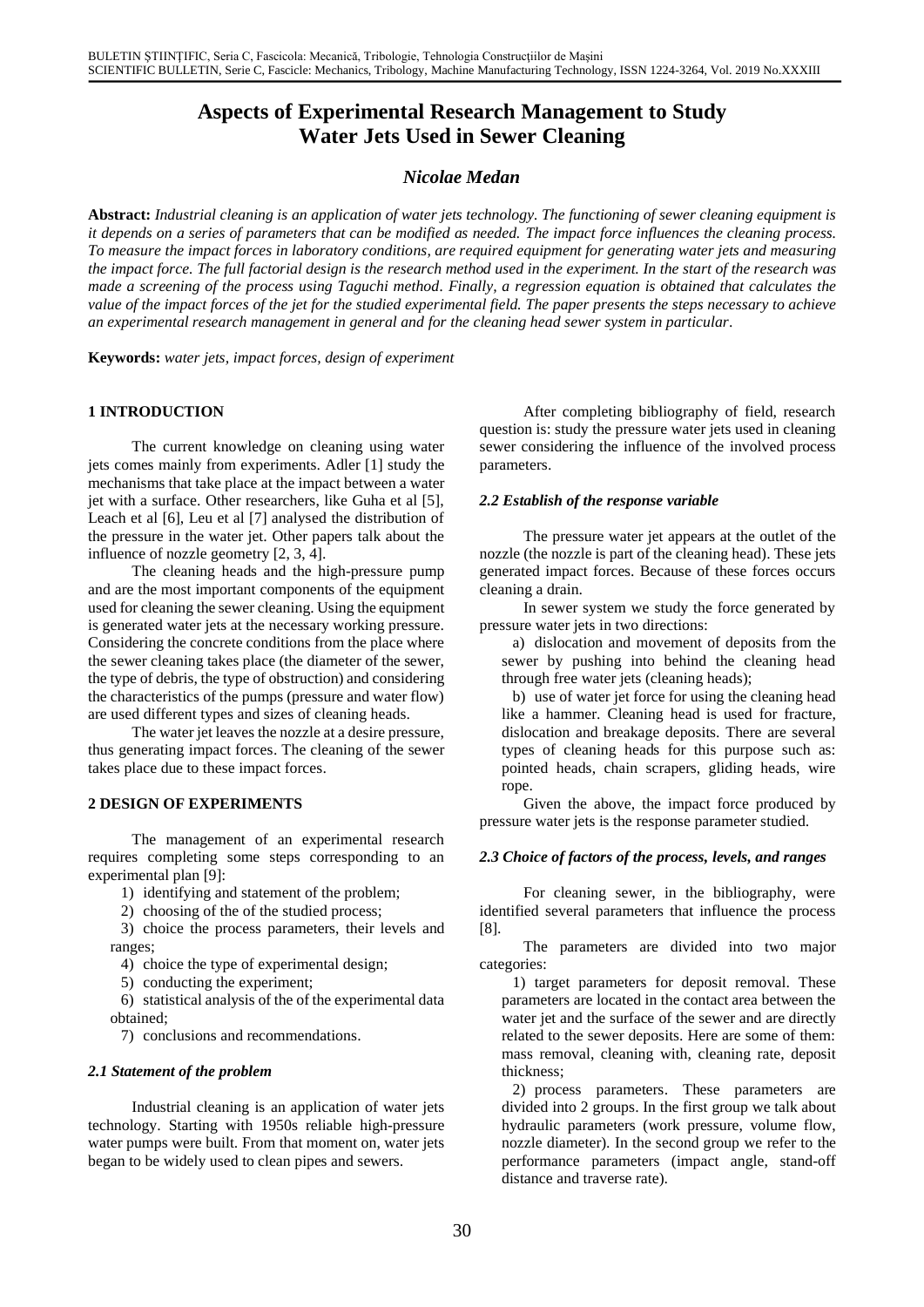#### *2.3.1 Choice of factors*

Because are a multitude of parameters involved in cleaning a sewer, are study the process parameters. Is necessary to study the process parameters to be able to determine the impact forces.

Four parameters are studied:

- 1) The water pressure noted with p,
- 2) The nozzle diameter noted with D,
- 3) The stand-off distance noted with x
- 4) The angle noted with  $\alpha$

We don't use the parameter traverse rate  $v_t$ , because in this study was used a stationary jet. Another parameter that is not used is volume flow Q because is a indirectly parameter (results indirectly from the pressure p and the diameter D).

#### *2.3.2 Levels and ranges of factors*

To generate a pressure of water jet up to 200 bar the equipment used for cleaning sewers is used a highpressure water pump. Usually, 120-180 bar is the pressure of water jets. This value range is chosen to avoid the damage of pipes.

The pressure pressure p varies between 120 and 200 bar with a step of 20 bar.

The maximum diameter of sewer used in this study are 400 mm.

The distance between nozzle and impact surface (stand-off distance x) is between 25 mm to 200 mm, with an increment of 25 mm.

Considering the pressures and diameters previously established, manufacturers recommend cleaning head with different diameters of the nozzle.

Taking into account the recommendations of manufacturers the values of nozzle diameter D are 1 mm, 1.5 mm and 2 mm.

To clean sewers with diameters up to 400 mm are used cleaning heads for which the usual value of the impact angle  $\alpha$  is 75<sup>0</sup>. If impact angle  $\alpha$  decrease below  $60<sup>0</sup>$  the impact force becomes too small to perform cleaning.

Impact angle  $\alpha$  was set to values  $\alpha = 60^0$ , 75<sup>0</sup> și 90<sup>0</sup>.

The established experimental domain is presented in Table 1.

| Parameter          | Abrev. | M.U.  | Values                         |
|--------------------|--------|-------|--------------------------------|
| Nozzle<br>diameter | D      | [mm]  | 1, 1.5, 2                      |
|                    |        |       |                                |
| Pressure           | p      | [bar] | 100, 120, 140,<br>160,180, 200 |
| Impact angle       | α      | гU    | 60, 75, 90                     |
| Stand-off          | X      | [mm]  | 25, 50, 75, 100,               |
| distance           |        |       | 125, 150, 175, 200             |

| Table 1. Experimental domain established |
|------------------------------------------|
|------------------------------------------|

#### *2.4 Choice of experimental design*

Experimental method used in this paper is full factorial design.

For the four previously established parameters and corresponding values, gives several  $3x6x8x3 = 432$ experiments.

Each experiment in this study was replicated buy 7 times [9], to be able to achieve statistical analysis of the data. At the end results the numbers of measurements required  $432x7 = 3024$ .

If 10 minutes are allocated for each measurement, a total time of 120 days is required to perform the experiments.

Considering the time necessary to make all the measurements, in the first part of experimental research we made a screening (using Taguchi method). We made the screening to determine the percentage in which the previously established factors influence the impact force.

After screening the full factorial design is used to study the impact forces.

#### *2.5 Performing the experiment*

To performing the experiment dedicated equipment is required.

Thus, it was designed and executed a stand for generating pressure water jets to generated pressure water jet and a device to measure the impact forces.

#### *2.5.1 Stand to generate pressure water jet*

The operating scheme of the stand to generate pressure jet used in the experiments is presented in figure 1.

The main component parts of stand are: electric motor (1), a flexible coupling (2), a high pressure pump (3), a pressure regulator (4), pressure gauge (5), nozzle  $(6)$ , tap water  $(7)$ , water tank  $(8)$  and chassis  $(9)$ .

Water coming out from water tank, enters the highpressure pump and then goes into the pressure regulator where is adjusts the pressure desired and goes in the path of the high pressure water. This desired pressure is found at outlet of nozzle.



*Fig. 1. The operating scheme of the stand to generate pressure jet*

#### *2.5.2 The device to measure the impact forces*

In figure 2 is represented the operating scheme of the device with which it was measured the impact force of the water jet when hit a flat and rigid surface.

The component parts of device are: high pressure water hose (1), support nozzle (2), nozzle block (3), nozzle (4), pressure water jet (5), target plate (6), water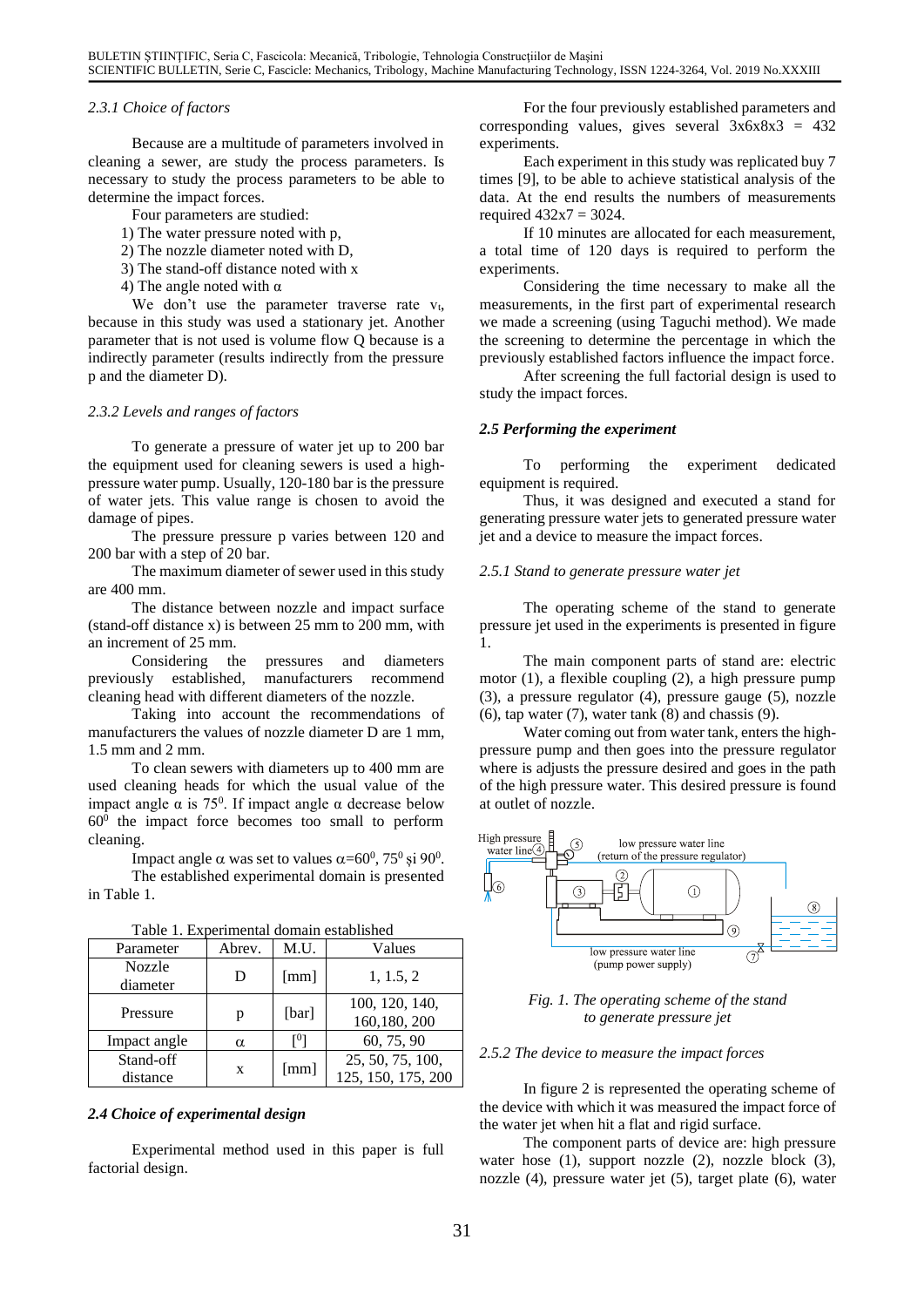collector path (7), scaled container to measurement the flow (8), piezoelectric sensor support (9), piezoelectric sensor(10), equipment for data acquisition (11), computer for processing the obtained data (12), support (13), acrylic enclosure (14), rods used to adjust the distance between nozzle and the plat (15).

From the high-pressure pump comes water whose pressure is set to a certain pressure using the pressure regulator. Thus, at the exit of the nozzle, a pressure water jet is generated. The water jet strikes the target plate at a desire distance x in front of the plate. The water jet, when hit the target plate, generates an impact force. This impact force moves the plate axially. With the help of the piezoelectric sensor the motion is converted into electric signal. The signal is processed by data acquisition equipment (11) and DaqView soft and data results.



Further, are determined the values of impact forces for the entire experimental domain established.

## **2.6** *Statistical analysis*

An important part of experimental research is the statistical analysis of the data obtained. The purpose of this statistical analysis is to certify that the data values measurement in the experiment are real values of process studied and these values isn't affected by system or measurement errors.

The necessary steps to make the statistical analysis of the experimental data are:

a) verifying the aleatory character of data. To do this check was used the Young test.

b) verify the normality of the experimental data distribution. For this part was used Shapiro-Wilk normality test.

c) identifying data affected by aberrant errors. In this case it is done using the Romanowski test.

After validation of the obtained data (following the statistical analysis) can proceed to processing the experimental data and obtained the mathematical model which describe the process.

In figure 3 are presented the steps taken in the D.O.E. (design of experiment) for study the pressure water jet.



*Fig. 3. Steps taken in the DOE for study the pressure water jet*

## **3 CONCLUSIONS**

Experiments have always served as means of knowledge of phenomena and processes.

Any experimental research requires a management structure for planning. The resources necessary to make the experiments are the most important. The context where development solutions to an experimental research are generally unique. This often imposes innovative solutions using components of existing structures or new systems. In this case, to study the water jets used in sewer system, was used a device for measuring the impact forces generated by water jet on impact with sewer.

Furthermore, aspects of the efficiency of a research process led to the identification of the Taguchi method as a solution to determine the fundamental influences of the process studied. This resulted in reducing the number of experiments from 3024 to 378.

Using the full factorial method itself is a process of research management as the results of experimental research have led to efficiency.